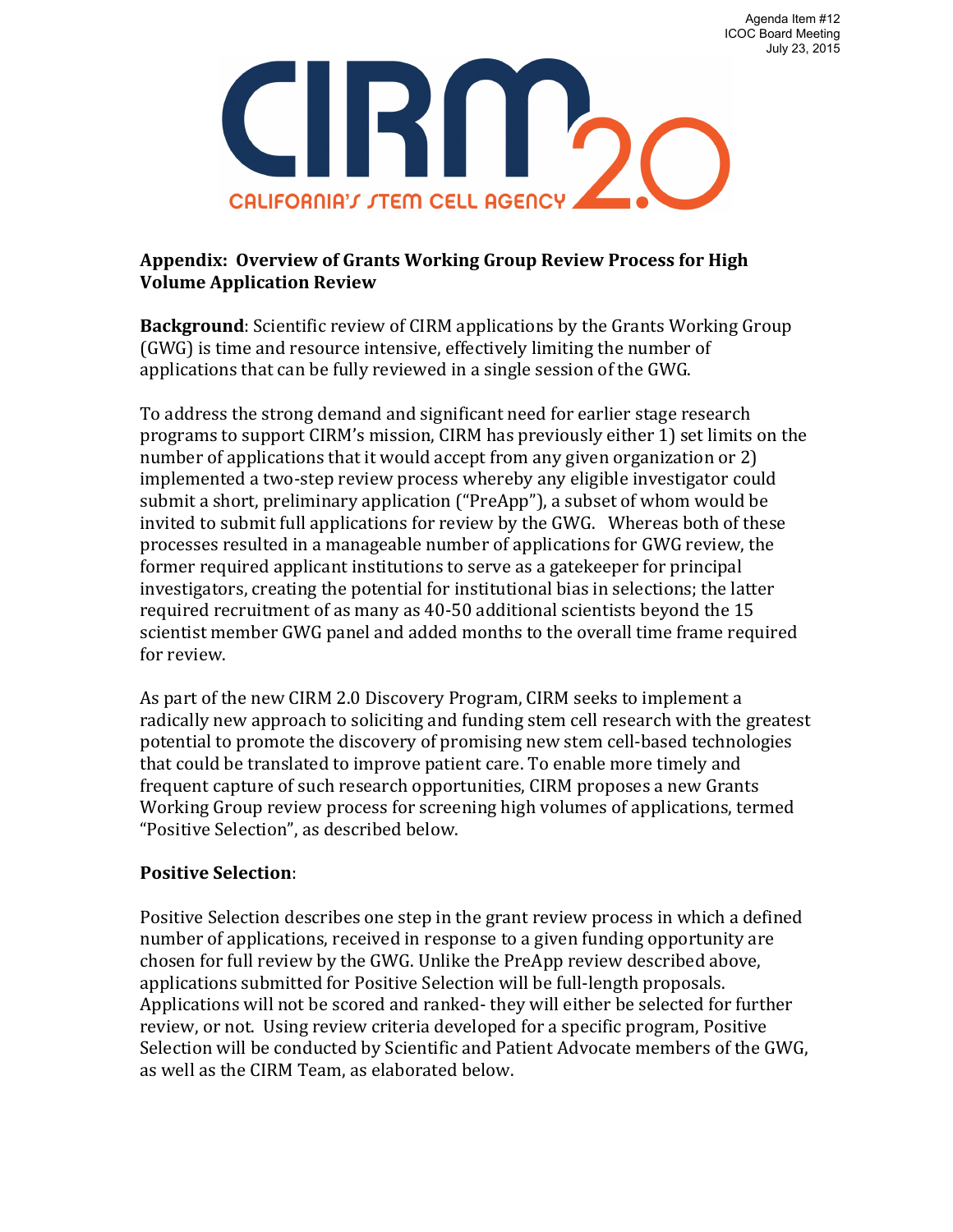The Positive Selection process was designed with the following features in mind:

- $\triangleright$  Allows single step application submission (No Preliminary Applications).
- $\triangleright$  Can be scaled in response to application volume.
- $\triangleright$  Can facilitate selection of proposals with high potential for impact from a broad applicant pool

Positive Selection – Process Overview:

Grant applications are submitted in response to a funding call. Applications will include all elements necessary for a full review such as a statement of significance, summary of project aims, key words, and the detailed proposal.

A review panel that includes the seven GWG patient advocate members and the fifteen scientific members with appropriate expertise will be assembled. The twenty two reviewers will participate in the initial selection process and in the final GWG review meeting.

Review will be conducted in phases depending on the number of applications received. A three-phase review will occur when the number of applications far exceeds the number that can be appropriately reviewed by the GWG in single session. If the total number of submissions is manageable by the panel then phases one and two will not conducted. The following describes a three-phase review process. 

The first phase is a blinded selection from the entire pool of applications based on a portion of the application such as the statement of significance and summary of the project aims in the form of a "preview" page to facilitate review by criteria defined in the program announcement. The applicant name and other identifying information will not be shown. Applications will be sortable and searchable for key words. The number of applications examined and selected by each reviewer will depend on the total number of applications submitted. Generally, each reviewer would examine at least  $10\%$  of the application pool and select 2.5% of the pool (e.g., examines at least 40 proposals in a pool of 400 and selects 10). The selection process would narrow a pool of 400 applications to  $\sim$ 160 to 220.

The second phase is a non-blinded selection again based on review criteria defined in the program announcement. In this phase, reviewers will have access to the identity of the applicants and the detailed proposal. Generally, each reviewer would examine at least  $10\%$  of the pool remaining from the first round (e.g., if 200 remain, 20 proposals examined  $-10$  selected previously plus 10 more). The reviewers each make a final selection of a number of proposals compatible with the targeted number of proposal to take forward to the third stage. For example, if each reviewer makes a final selection of three proposals, the selection process would